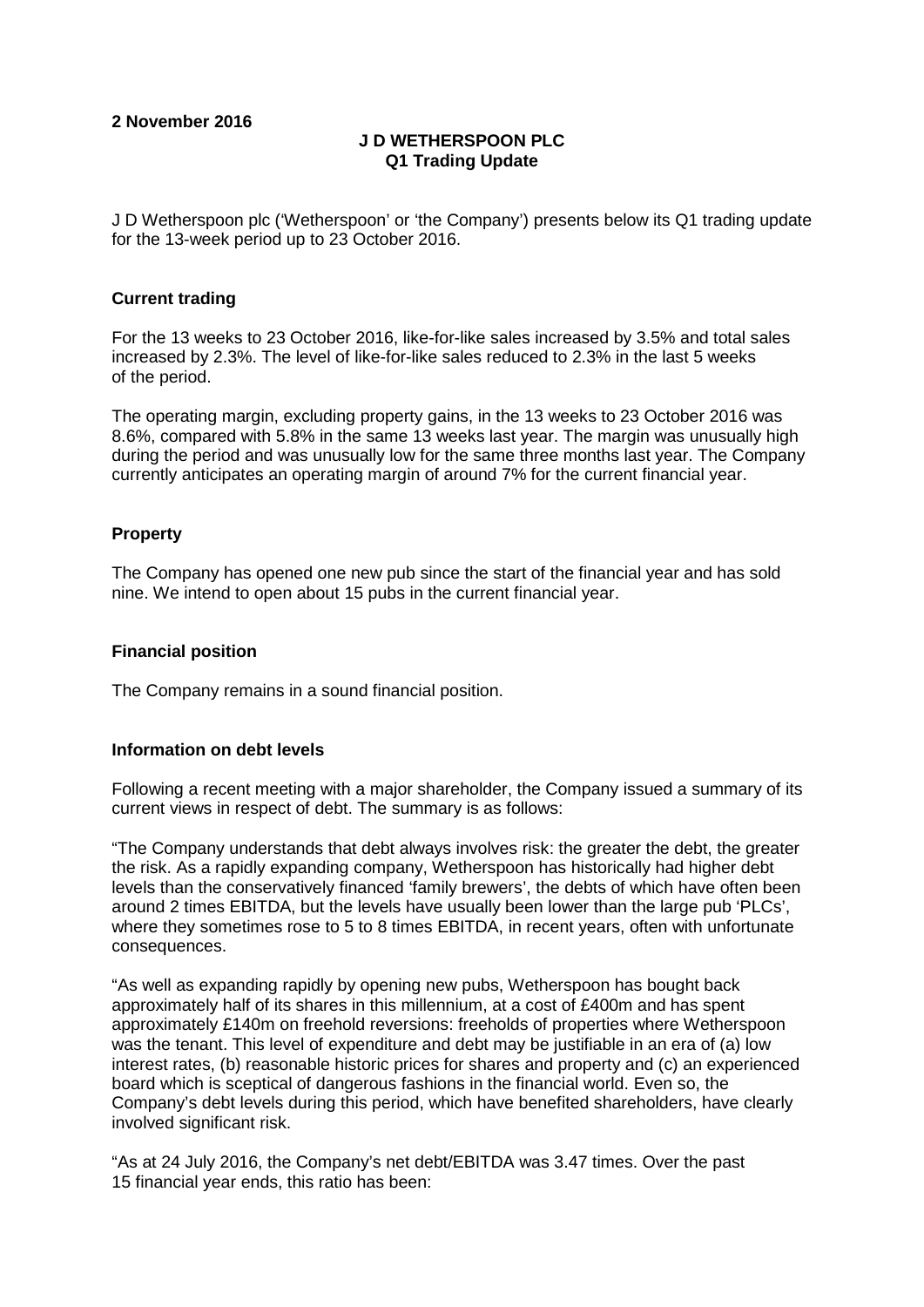| <b>Financial Year</b><br>End | Net Debt /<br><b>EBITDA</b> |  |
|------------------------------|-----------------------------|--|
| 2002                         | 2.85                        |  |
| 2003                         | 2.61                        |  |
| 2004                         | 2.78                        |  |
| 2005                         | 2.81                        |  |
| 2006                         | 2.80                        |  |
| 2007                         | 3.21                        |  |
| 2008                         | 3.24                        |  |
| 2009                         | 2.74                        |  |
| 2010                         | 2.70                        |  |
| 2011                         | 2.98                        |  |
| 2012                         | 2.96                        |  |
| 2013                         | 2.88                        |  |
| 2014                         | 3.21                        |  |
| 2015                         | 3.37                        |  |
| 2016                         | 3.47                        |  |

"Weighing the level of debt and risk is a difficult job. Our aim is to be conservatively financed as the business matures, although a precise timetable depends on many factors. For the foreseeable future, it is intended that the Company's net debt/EBITDA will be around 3.5 times. The ratio may rise for a temporary period, for example, if there were a sudden deterioration in trading, in which instance the Company would seek to reduce the level in a timely manner. Insofar as it is possible to generalise, the board believes that debt levels of between 0 and 2 times EBITDA are a sensible long-term benchmark."

# **Outlook**

The chairman of Wetherspoon, Tim Martin, said:

"Angela Merkel of Germany and François Hollande of France have supported the stance of the unelected EU 'President' Juncker in stating that the "UK must pay a price" for leaving the EU and that there "must be a threat" to the UK. According to press reports, Juncker told European business leaders, in October, not to negotiate with UK companies and to adopt an "intransigent" attitude. This suggested approach puts an unfair burden on the excellent European suppliers with which UK companies, like Wetherspoon, have traded for many decades. For example, Wetherspoon normally agrees on trade deals with suppliers for 3 to 10 years. If we, and companies like ours, are unable to agree on tariff-free transactions, it will inevitably result in a loss of business for European companies which have done nothing to deserve this outcome. Indeed, the ultimate sanction will be in the hands of UK consumers, should they take offence at the hectoring and bullying approach of Juncker and co. French wine, Champagne and spirits, German beer and Swedish cider, for example, are all at extreme risk.

"The Company's sales growth has been strong in the last few months, but has slowed in recent weeks. The Company anticipates higher costs in the remainder of the current year, for instance in the areas of wages, business rates and repairs. The Company also intends to increase the level of capital investment in existing pubs from £34m in 2015/6 to around £60m in the current year.